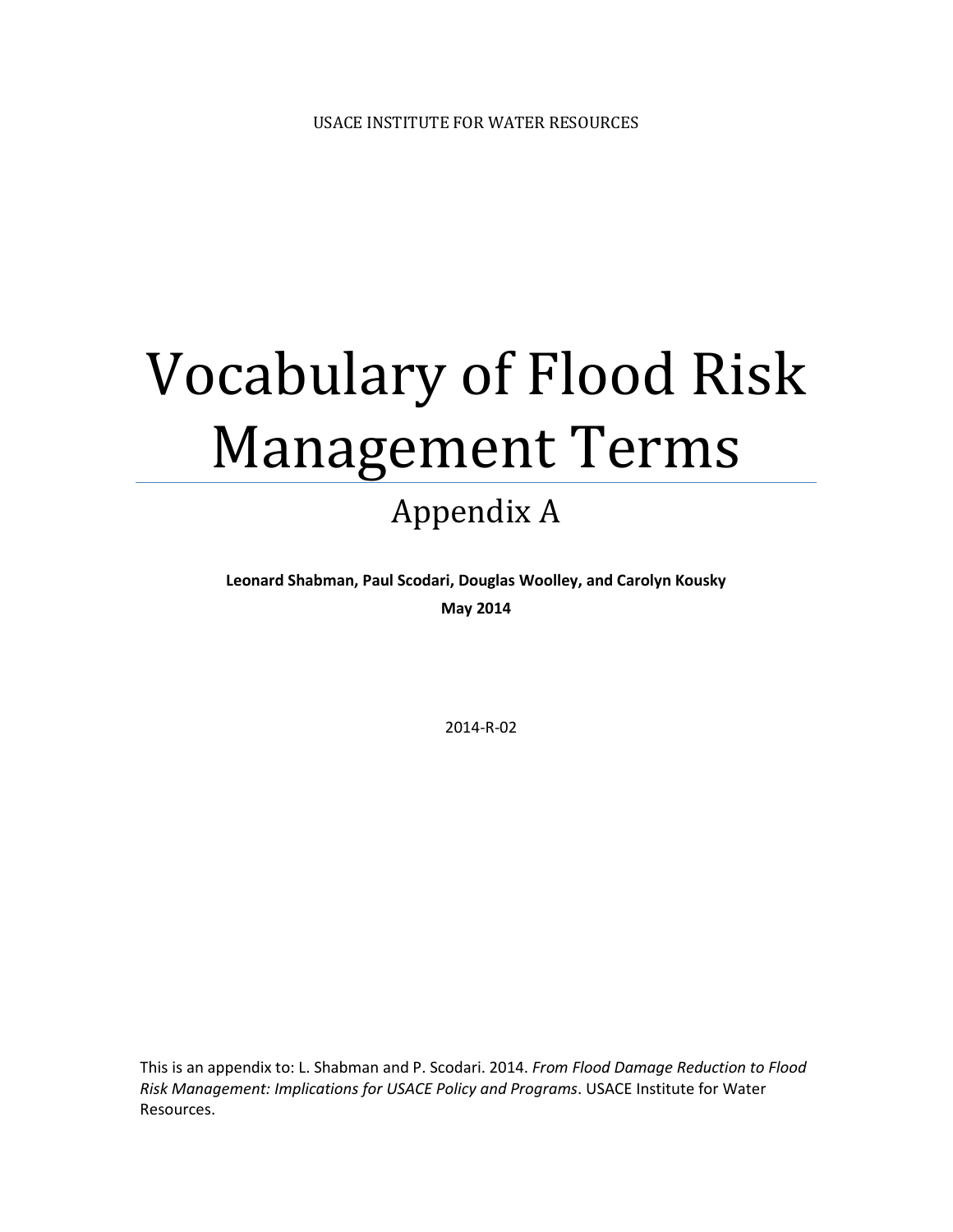#### **Vocabulary of Flood Risk Management Terms**

This attachment presents a vocabulary of flood risk management (FRM) terms that are used throughout the main report. The development of the vocabulary began with a glossary of risk analysis terms used by the Department of Homeland Security. This was followed by reviewing the terms against the contemporary literature on risk analysis, and the terminology and definitions used by the Corps in uncertainty analysis and in the Corps Dam and Levee Safety Programs. These reviews were then used to develop a FRM-specific vocabulary.

This vocabulary is not an alphabetical glossary. Instead of listing terms alphabetically, the terms are listed in an order that allows each definition to follow logically from and build upon the definitions that precede it. Some definitions may be better understood after reading the brief explanatory text found in the endnotes that further elaborates on the definitions, and in some cases relates the definition to the most common use of the term in other contexts.

The need for a vocabulary structured in this way stems from the varied and inconsistent use of FRM-related terms in the literature and in policy discussions, which makes it difficult to have a coherent policy discourse on flood risk management. Too often words have multiple and ambiguous meanings across and sometimes even within FRM policy statements and other FRM writings. This is not a conclusion unique to this report. The diversity of terms and definitions found in the professional and policy literature has been widely recognized as a challenge for the development and evaluation of FRM policies and for risk communication.

One significant result of creating a vocabulary in this manner is that each term has to have a precise and logical connection to the terms that precede and follow it in the vocabulary. The result is that new FRM terms emerged, some common terms used in FRM were redefined within a risk analysis framework, and some common terms in the FRM literature do not appear in this vocabulary.

This report commits to consistent use of these terms and definitions, and readers are offered this vocabulary as a guide. It is not a recommendation of this report that the definitions in this vocabulary be adopted by the Corps or the other federal agencies; however, if an effort to develop standard terms and definitions were to be pursued, this vocabulary might serve as a useful resource.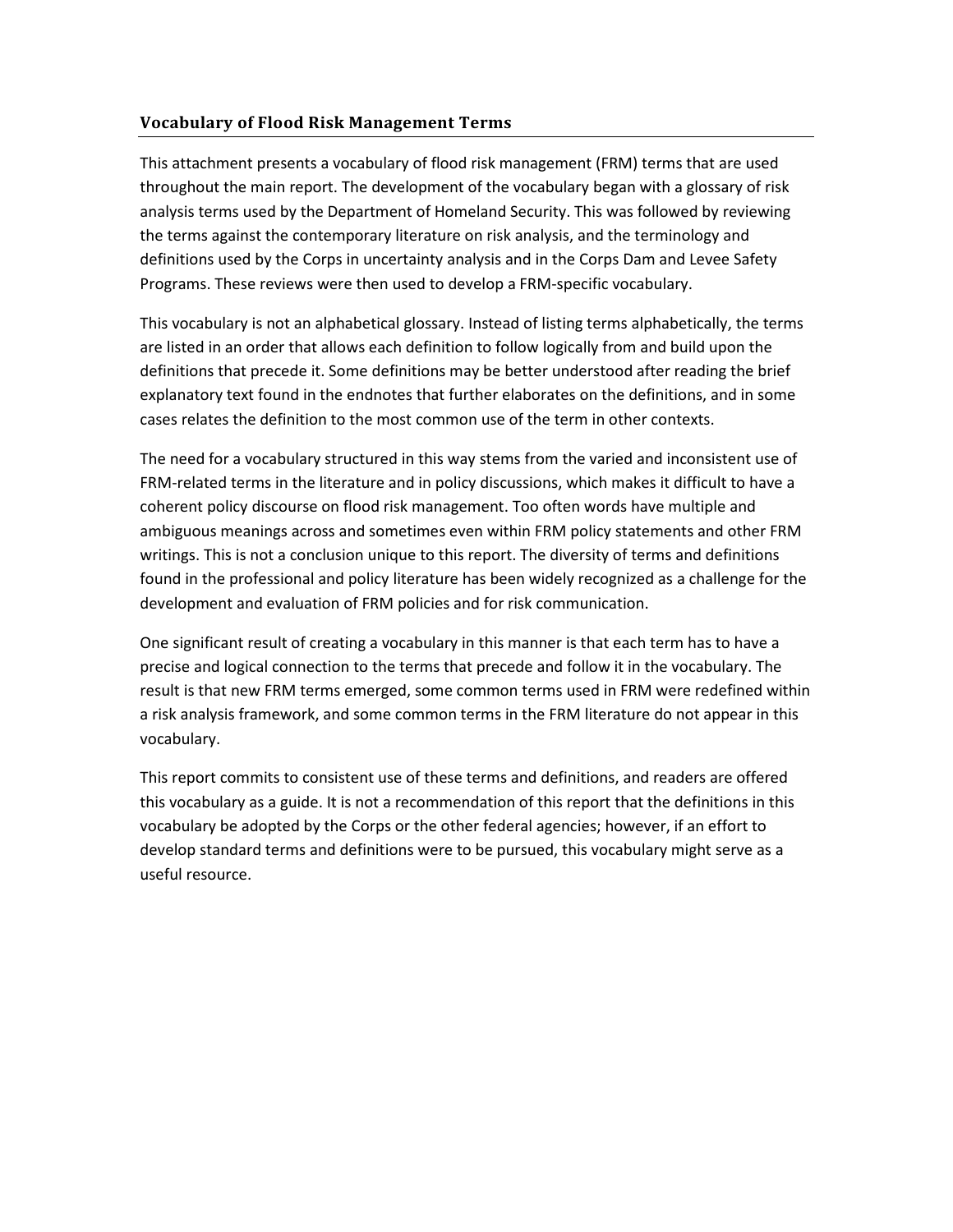#### Contents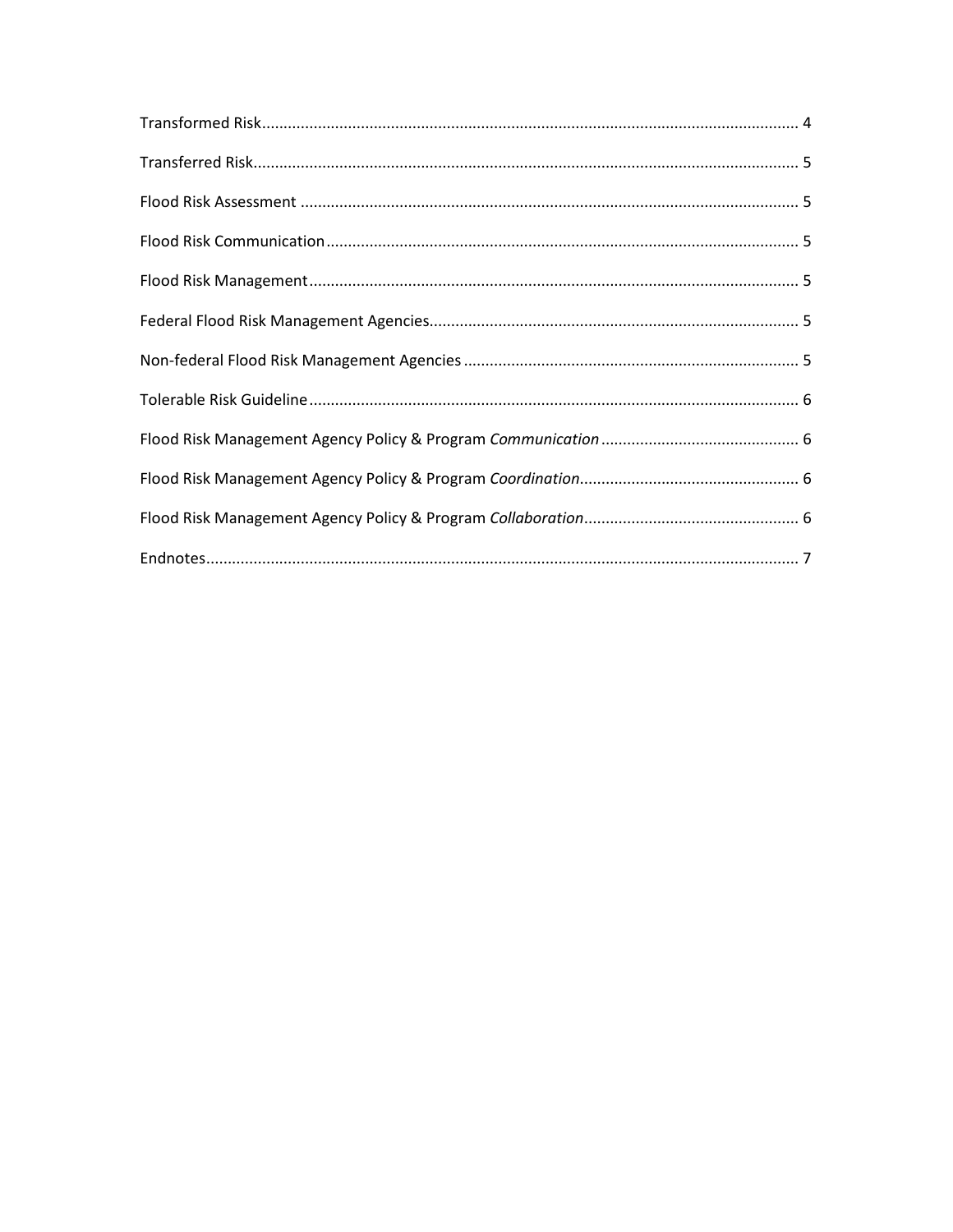# <span id="page-4-0"></span>**Flood**

A temporary condition of partial or complete inundation of normally dry land resulting from the overflow of inland or tidal waters, or from unusual and rapid accumulation of surface runoff from any source.

# <span id="page-4-1"></span>**Floodplain**

Any land area that is susceptible to floods, which includes but is not limited to lands subject to a [1](#page-11-0)% or greater chance of flooding in any given year.<sup>1</sup>

# <span id="page-4-2"></span>**Flood Water Surface Elevation**

The maximum height of waters resulting from a particular flood at a particular location in a floodplain, as measured in relation to a specified vertical datum.<sup>[2](#page-11-1)</sup>

# <span id="page-4-3"></span>**Flood Likelihood**

The annual chance of a particular flood water surface elevation at a particular location within a floodplain.

# <span id="page-4-4"></span>**Flood Hazard**

The predicted probability distribution of flood water surface elevations  $3$  for different locations within a floodplain expected from all possible floods.

# <span id="page-4-5"></span>**Exposure**

The potential for people and assets to come into direct contact with flood water as a result of their location in a floodplain.<sup>[4](#page-11-3)</sup>

# <span id="page-4-6"></span>**Consequences**

The categories of effects on people and assets, economies, communities**,** governments and natural environments from exposure to a flood hazard.<sup>[5](#page-11-4)</sup> Consequences can include: <sup>[6](#page-11-5)</sup>

# <span id="page-4-7"></span>**Human Health Consequences**

The change in individuals' health, including changes in illness, injury, and mental distress (including pre-flood anxiety and post-flood trauma) as well as prospective loss of life.

#### <span id="page-4-8"></span>**Economic Consequences**

The change in the market value of public and private assets as well as the change in the incomes of households and businesses. At the community, regional, and national levels,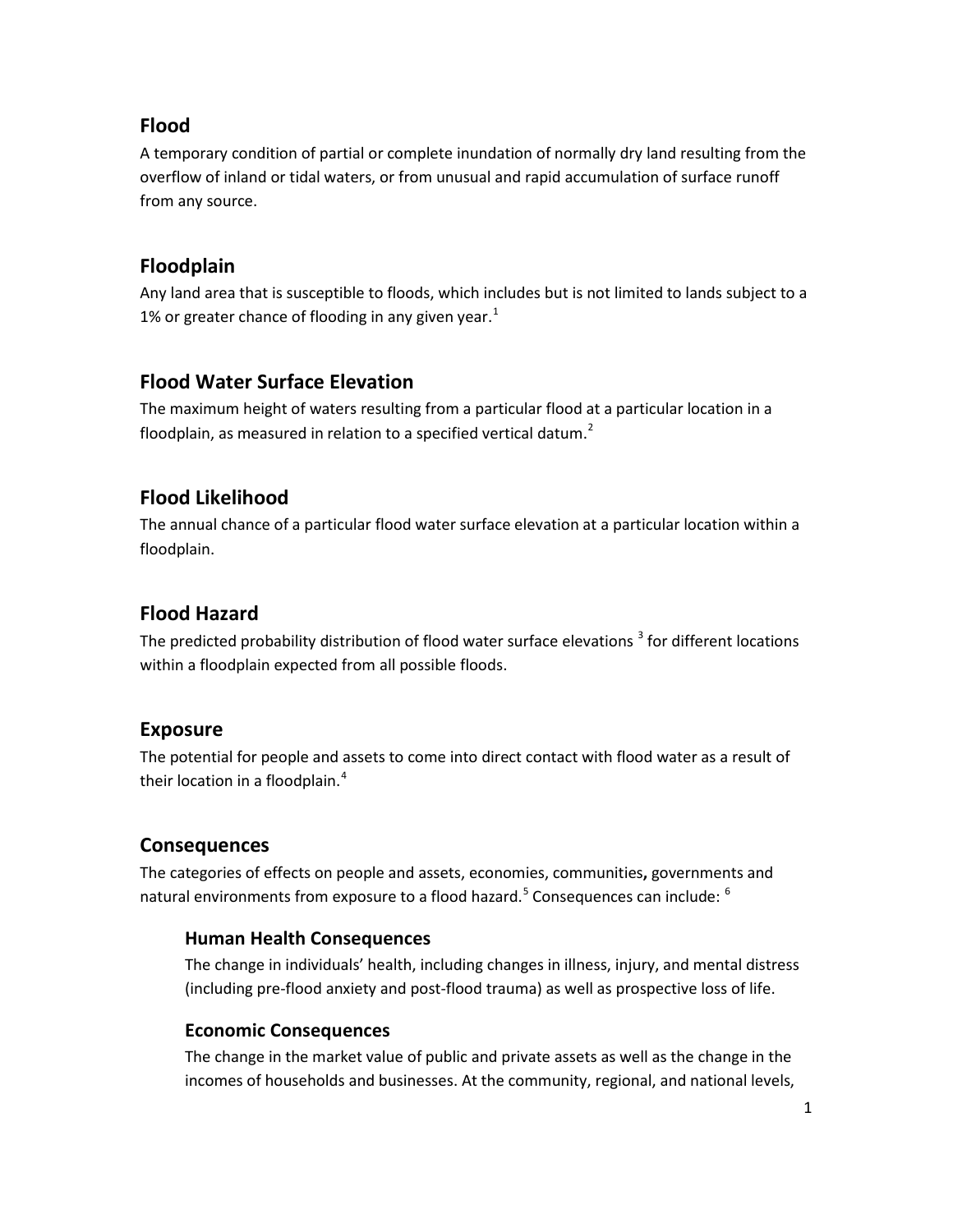economic consequences include changes in employment and the productivity of capital, land, and labor.

#### <span id="page-5-0"></span>**Social Consequences**

The change in physical or economic circumstances that affects the ability of a community to remain in a particular location and maintain its desired cultural and economic attributes.

#### <span id="page-5-1"></span>**Fiscal Consequences**

The change in expenditures made by agencies of government.

#### <span id="page-5-2"></span>**Environmental Consequences**

The change in the structure, function, and services provided by water and related land resources in the watershed and realized by people located in the floodplain, in the region, and in the nation.<sup>[7](#page-12-0)</sup>

#### <span id="page-5-3"></span>**Vulnerability**

The characteristics of people and assets that affect the likelihood that they will realize adverse consequences from exposure to the flood hazard. <sup>[8](#page-12-1)</sup>

# <span id="page-5-4"></span>**Resiliency**

The ability of people and assets to return to pre-flood conditions and functionality in the aftermath of realizing flood damage.<sup>[9](#page-12-2)</sup>

# <span id="page-5-5"></span>**Floodplain Management**

Policies and programs of federal and non-federal government directed to actions taken in advance of a flood that are intended to limit the exposure and vulnerability of people and assets to flooding. [10](#page-12-3) [11](#page-12-4)

# <span id="page-5-6"></span>**Flood Damage**

The adverse consequences to people and assets expected (or realized) from their exposure and vulnerability to the flood hazard or a portion of the hazard (that is, one or more possible floods).<sup>[12](#page-12-5)</sup>

# <span id="page-5-7"></span>**Flood Risk**

The likelihood and adverse consequences of flooding.<sup>[13](#page-12-6)</sup> Flood risk for assets and people at any location in a floodplain is a function of flood hazard at that location and their exposure and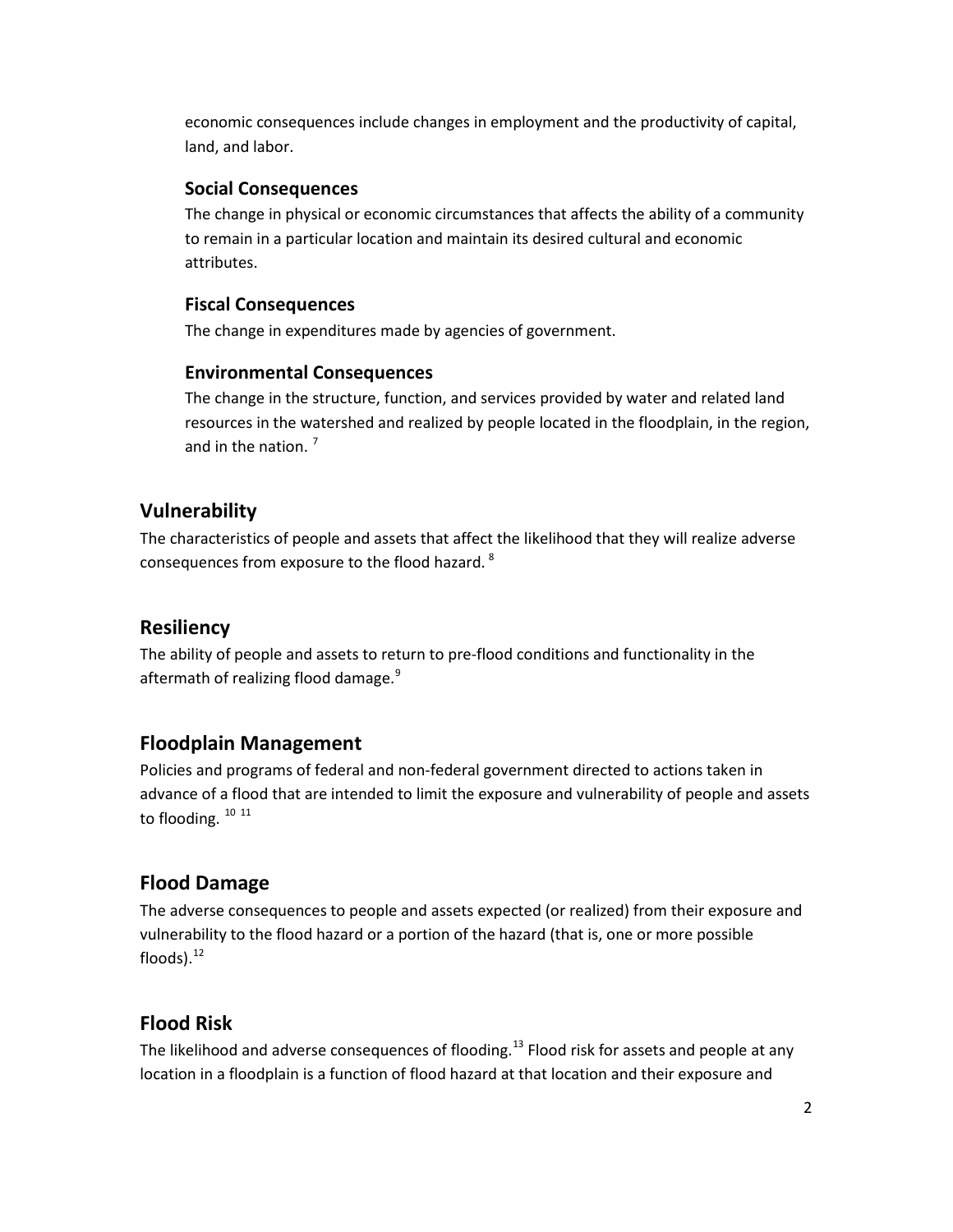vulnerability to the flood hazard. In areas served by flood hazard reduction infrastructure, the remaining risk is often referred to as "residual risk" (see below).<sup>[14](#page-13-0)</sup>

# <span id="page-6-0"></span>**Flood Risk Reduction Actions**

Actions that are intended to reduce the likelihood or the potential adverse consequences of a future flood. They include actions to reduce the hazard, reduce exposure, and reduce vulnerability, as outlined below. <sup>[15](#page-13-1) [16](#page-13-2)</sup>

#### <span id="page-6-1"></span>**Reduce the Hazard**

Reduce the likelihood of flood water inundating a location, for a given duration, through:

- New investments to increase upstream flood water storage (dams, wetlands and floodplain restoration, runoff controls for pervious surfaces) and to secure flowage easements.
- New investments in channels, levee systems, walls, and culvert sizing to keep flood water away from an area of the floodplain.
- Proper O&M, inspection for structural integrity, and rehabilitation of past investments.
- Temporary flood-fighting.

#### <span id="page-6-2"></span>**Reduce Exposure to the Hazard**

Reduce the potential for people and assets to come into direct contact with flood waters that inundate the floodplain through:

- Information programs intended to affect floodplain location and use decisions.
- Regulation intended to direct and limit new floodplain land occupancy and use decisions.
- Payments made to relocate assets and associated populations that are currently in the floodplain in order to change floodplain land settlement patterns and use.
- Payments made by landowners (occupancy fees or mandatory insurance premiums) that can influence their floodplain occupancy and use choices.  $17$

#### <span id="page-6-3"></span>**Reduce Vulnerability to the Hazard**

Reduce the likelihood that people and assets will realize adverse consequences from their exposure to the flood hazard through: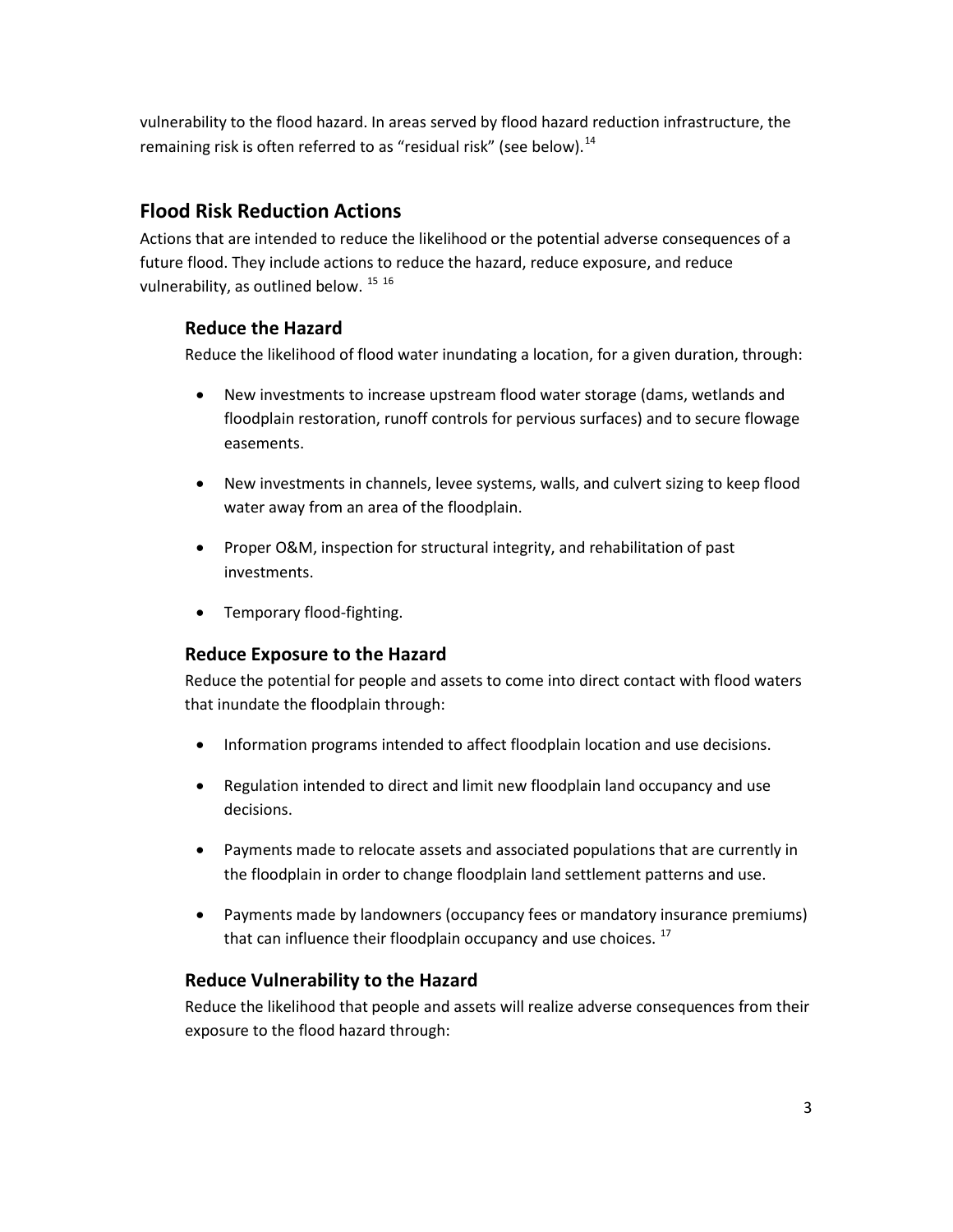- Building codes, flood proofing and elevation of structures, ring levees, etc. and technical assistance and subsidies to encourage the adoption of such measures.
- Local emergency warning systems, evacuation plans and transportation equipment, and shelters combined with:
	- o Information programs to encourage individual preparedness planning.
	- o Strategies for enforcing and executing mandatory evacuation, including evacuation assistance.

#### <span id="page-7-0"></span>**Residual Risk**

The level of flood risk for people and assets located in a floodplain that remains after implementation of flood risk reduction actions. Residual risk includes "transformed risk" (see below).  $18$ 

# <span id="page-7-1"></span>**Residual Risk Management Actions**

Actions that increase the ability of people and assets to return to pre-flood conditions and functionality in the aftermath of a flood, $19$  including:

- Planning and program design to assure rapid and effective execution of post disaster assistance programs, including:
	- o Post flood counseling.
	- o Rebuilding of public infrastructure.
	- o Emergency aid and recovery assistance.
- Increased availability and subsequent purchase of insurance (NFIP/commercial, crop) to assure larger and more immediate post-flood payouts.<sup>[20](#page-13-6)</sup>

# <span id="page-7-2"></span>**Lawful Location In and Use of Floodplains**

Floodplain location and use decisions of communities, households, and businesses that comply with federal and non-federal flood risk management programs as well as environmental and other regulatory programs and policies in effect at the time that the decisions are made.

#### <span id="page-7-3"></span>**Transformed Risk**

The change in the nature of flood risk for some area associated with the presence of flood hazard reduction infrastructure.<sup>[21](#page-13-7)</sup>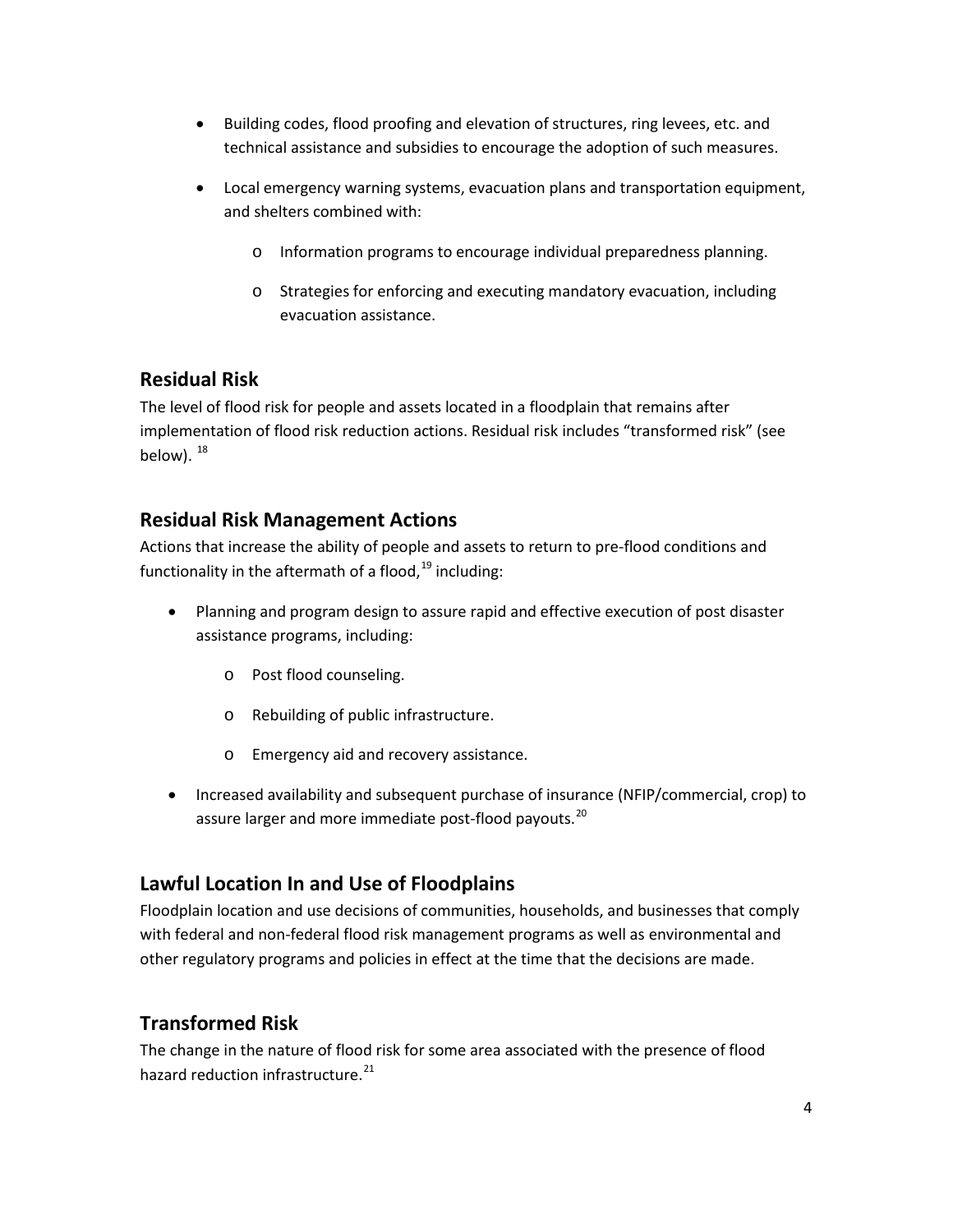# <span id="page-8-0"></span>**Transferred Risk**

A change in flood risk (or financial costs) in one location due to a floodplain location and use choice and/or implementation of a risk reduction or residual risk management action in another location.<sup>[22](#page-13-8)</sup>

# <span id="page-8-1"></span>**Flood Risk Assessment**

A systematic, evidence-based approach to qualitatively and/or quantitatively describe one or more determinants or elements of flood risk for assets and people, and the expected effects of flood risk reduction actions on flood risk.  $^{23}$  $^{23}$  $^{23}$ 

# <span id="page-8-2"></span>**Flood Risk Communication**

The process by which flood risk assessment results are disseminated to floodplain occupants and agencies of government for their consideration in decision-making relating to floodplain location and use as well as the choice of actions to reduce flood risk and manage residual risk.<sup>[24](#page-13-10)</sup>

# <span id="page-8-3"></span>**Flood Risk Management**

The mix of federal and non-federal government policies and programs that influence the decisions made by communities and individuals relating to floodplain location and use and their choice of actions to reduce flood risk and manage residual risk. The term also covers the decisions actually made by all levels of government and by individuals to implement actions to reduce flood hazard, exposure, and vulnerability as well as to increase resiliency.

# <span id="page-8-4"></span>**Federal Flood Risk Management Agencies**

Agencies of the federal government with primary missions and supporting authorities designed to promote the public's understanding of flood risk; plan and implement flood risk reduction actions, residual risk management actions (e.g., provide insurance), and post-flood recovery actions; as well as influence decision-making by communities and individuals relating to floodplain location and use and their choice of actions to reduce flood risk and manage residual risk. [25](#page-13-11)

# <span id="page-8-5"></span>**Non-federal Flood Risk Management Agencies**

Non-federal agencies of state and local government and special purpose agencies (e.g., levee and flood control districts) that alone or in partnership with federal flood risk management agencies have primary missions and supporting authorities to promote the public's understanding of flood risk, plan and implement flood risk reduction actions, residual risk management actions, and post-flood recovery actions as well as regulate or influence decision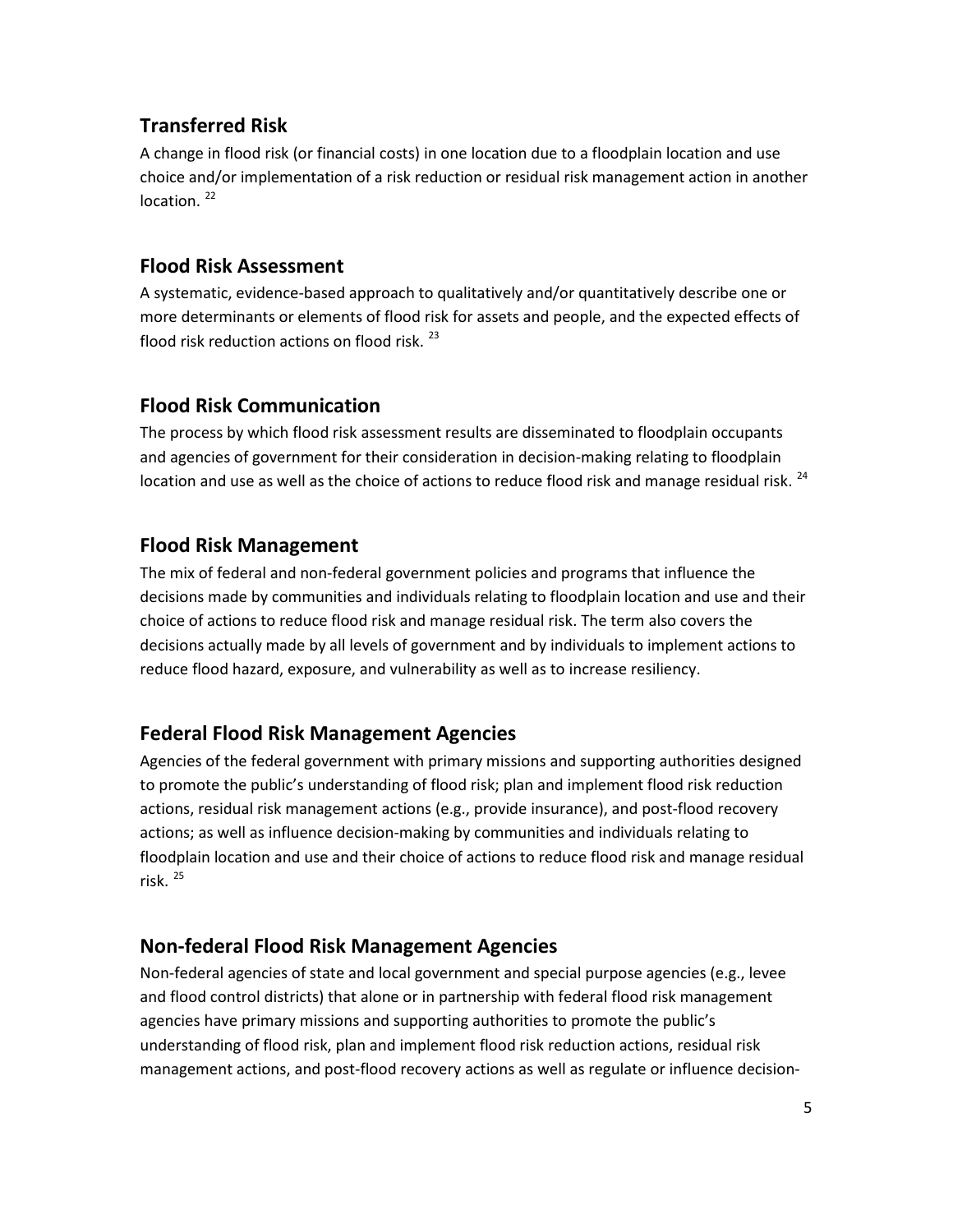making by community households and businesses relating to floodplain location and use and their choice of actions to reduce flood risk and manage residual risk.

# <span id="page-9-0"></span>**Tolerable Risk Guideline**

A flood risk management goal defining a desired maximum level of transformed risk posed by flood hazard reduction infrastructure.<sup>[26](#page-13-12)</sup>

# <span id="page-9-1"></span>**Flood Risk Management Agency Policy & Program** *Communication*

The intentional and structured sharing of information within and among agencies of governments with flood risk management missions about goals and implementation strategies at the program level and in specific places, with the intention of finding opportunities for policy and program coordination and collaboration.

# <span id="page-9-2"></span>**Flood Risk Management Agency Policy & Program** *Coordination*

Parallel or mutually supporting policy and program execution within and among agencies, while each agency retains discretion about its program policies and implementation procedures. Coordination may require a specific MOU/MOA within the discretionary limits of some agency to make the agency's actions interdependent with those of another agency.

# <span id="page-9-3"></span>**Flood Risk Management Agency Policy & Program** *Collaboration*

Modifications made to individual agency program authorities and implementation procedures in order to achieve a mutually agreed-to goal. The term "integration" is sometimes uses a synonym.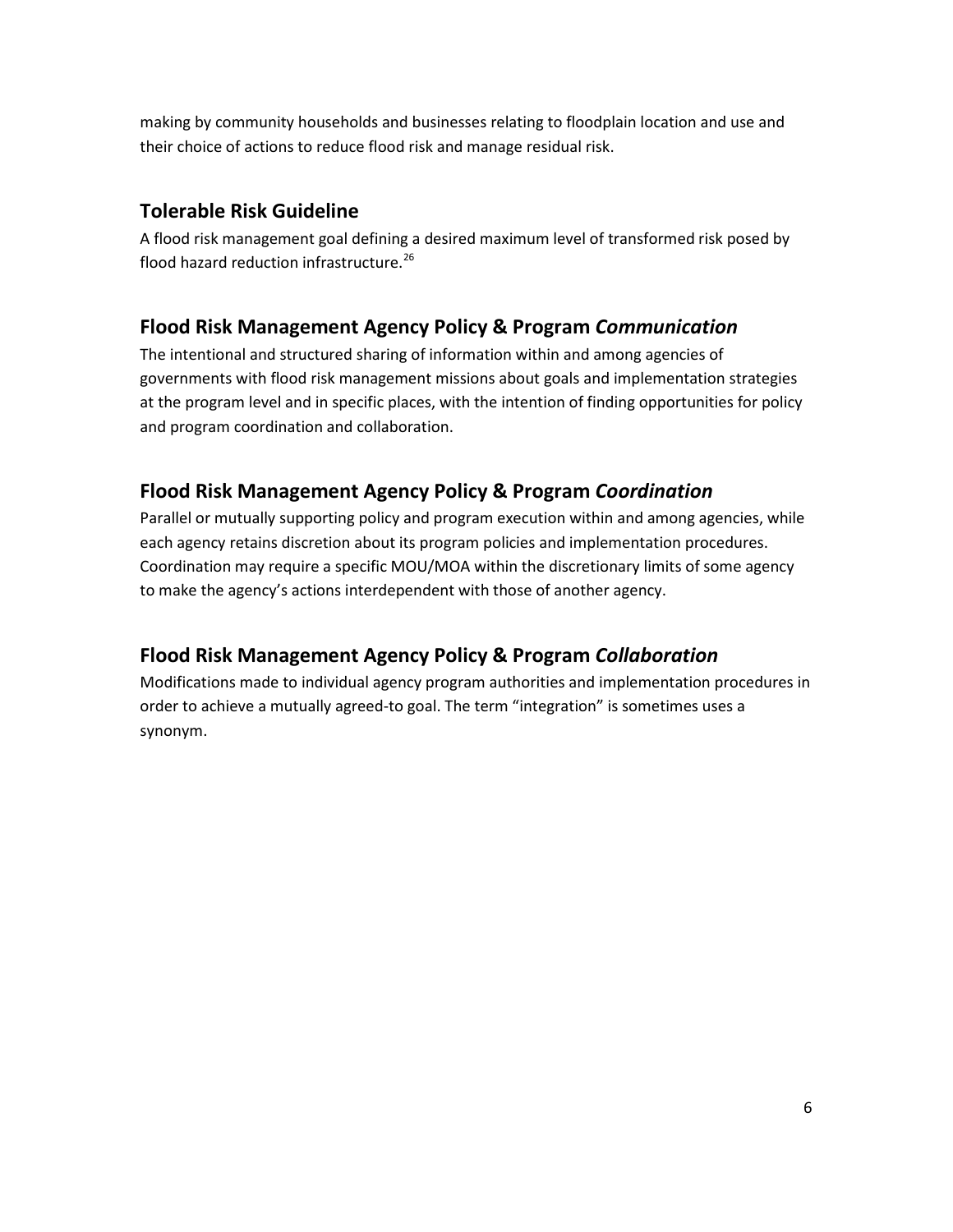# <span id="page-10-0"></span>**Endnotes**

 $\overline{\phantom{a}}$ 

 $1$  For example, the National Flood Insurance Program (NFIP) uses the term "base floodplain," which is defined as the area that would be inundated by the flood that has a 1% chance of occurring in any year. As this suggests, the term "floodplain" should be associated with an adjective (e.g., base) or a more detailed description of the area being discussed if the area being referred to is less than the total land area that is subject to potential flooding.

 $2$  This definition is for a particular flood event at a particular floodplain location, but any location within the boundary of a floodplain is subject to floods of different possible magnitudes and thus variable possible flood water surface elevations. Flood hazard, defined elsewhere in this vocabulary, describes the whole distribution of possible flood water surface elevations across each location in a floodplain (as well as their chance of occurrence).

<sup>3</sup> Other possible dimensions of flood hazard include rate of rise, flow velocity, and duration of inundation associated with the water surface elevation.

 $4$  Exposure is the mirror image of the Corps' term "degree of protection." It includes concepts such as "population at risk" and "assets at risk."

<sup>5</sup> The most proximate adverse consequences from flooding are experienced by assets and the people associated with those assets.

 $6$  These categories of flood consequences are interdependent (and overlapping). For example, the direct effects of flooding on human health may bear on affected individuals' ability to work, which can exacerbate the economic consequences of flooding. As another example, the direct economic consequences of flooding, such as people losing their homes or livelihoods, can in turn affect the physical and mental health of affected individuals.

 $<sup>7</sup>$  A flood event may result in unintended releases of pollutants into the water from inundation</sup> of private enterprises (e.g., manufacturing plant) and public facilities (e.g., sewage treatment plants, CSO and SSO, landfills) or loss of environmental improvement projects such as created and restored wetlands. However, environmental consequences of flooding may also refer to a change in the "natural and beneficial functions" of floodplains.

 $8$  For example, characteristics relating to mobility (such as age and income in the case of people) can bear on the susceptibility of people and assets to adverse consequences from exposure to the flood hazard by affecting their ability to be evacuated from the floodplain location in advance of a flood, or escape or minimize harm if they cannot or do not evacuate (e.g., movement of automobiles and mobile homes, elevated or flood-proofed structures, people retreating to roofs or swimming to safety). This definition as it relates to people only is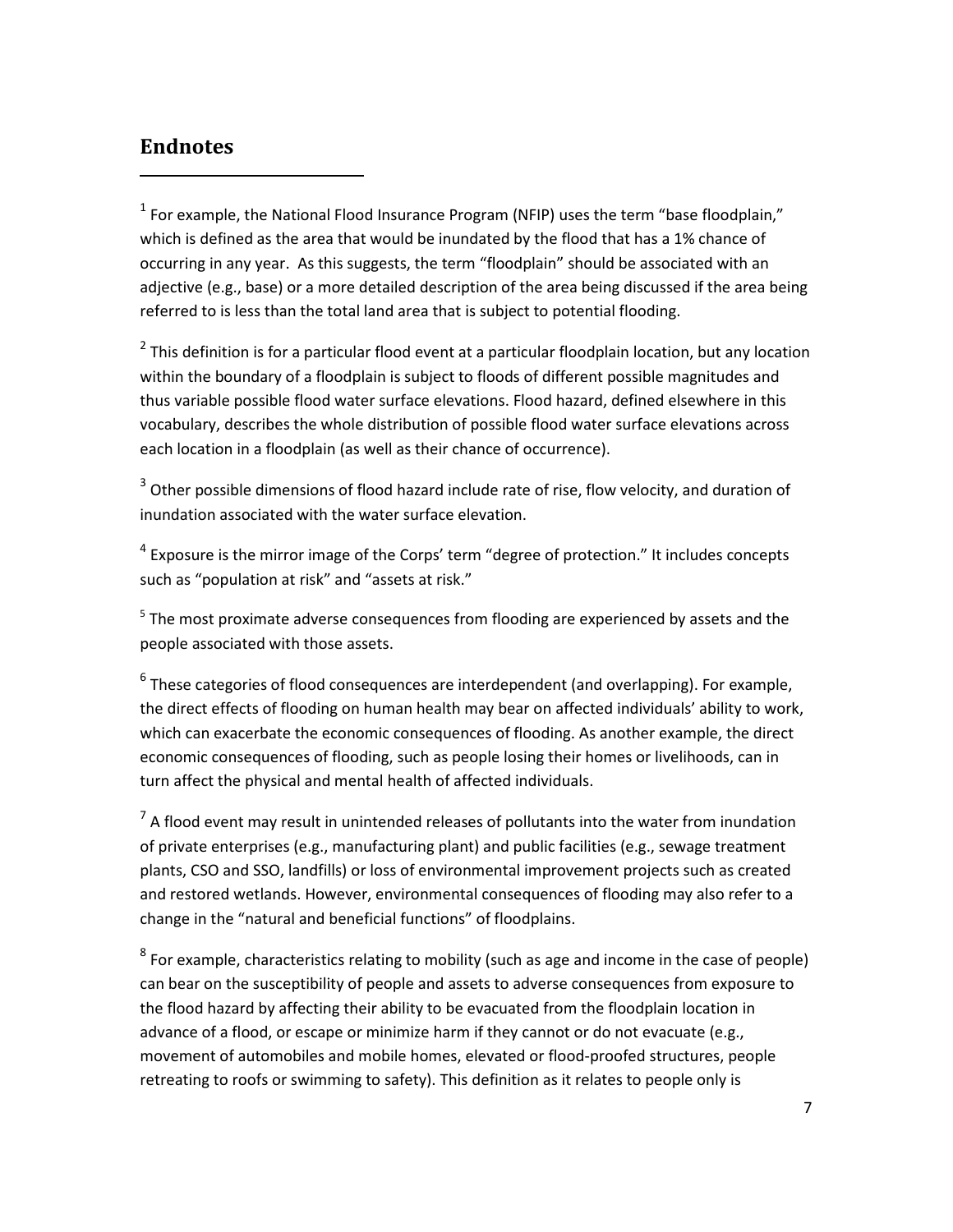consistent with the term "social vulnerability." Note: the term vulnerability also is used in some literature to refer to the ability of flood hazard reduction infrastructure to withstand stress on the structures from flood flows.

 $\overline{\phantom{a}}$ 

<span id="page-11-0"></span> $9$  This definition is narrower than some found in the FRM literature. For example, a 2012 report by the National Research Council defines resilience as "the ability to prepare and plan for, absorb, recover from or more successfully adapt to actual or potential adverse events."

<span id="page-11-1"></span> $10$  Some definitions describe floodplain management as the collective flood risk reduction and residual risk management actions taken by all levels of government as well as by floodplain occupants.

<span id="page-11-2"></span><sup>11</sup> Floodplain management is more limited than flood risk management and is focused on limiting the exposure and vulnerability of people and assets to flooding. Floodplain management, while important, is subsumed in flood risk management. As the term is defined here, floodplain management does not include other aspects of addressing our nation's flood risk that are encompassed within flood risk management, such as hazard reduction and postflood disaster assistance. Sub-federal levels of government have significantly more control over floodplain management than federal agencies, although federal agencies may try to alter floodplain management decisions through incentives created by federal programs and information provision programs (e.g., NFIP).

<span id="page-11-5"></span><span id="page-11-4"></span><span id="page-11-3"></span><sup>12</sup> Flood damage is functionally related to the magnitude and characteristics of a realized flood and to the exposure and vulnerability of people and assets to flooding.

 $13$  A national accounting stance would define flood risk in terms of likelihoods and adverse consequences for all floods possible in all locations over time and across the nation. However, communities, households, and businesses would define flood risk over time for their specific locations. Flood risk will change over time as a result of changes in watershed characteristics affecting the hazard, as driven by development and environmental change (non-stationarity), and the implementation of flood risk reduction actions affecting the hazard, exposure, or vulnerability.

<sup>14</sup> The term flood risk may be defined differently across government agencies. Also, households, businesses, and communities who make decisions relating to floodplain location and use as well as the choice of actions to reduce flood risk and manage residual risk may describe flood risk in different ways. Among the different definitions of flood risk are the following:

• The likelihood and severity of adverse consequences resulting from a full range of flood events (expected value). The term flood damage reduction as used by the Corps and others can be reinterpreted to fit with this definition of flood risk. By this definition,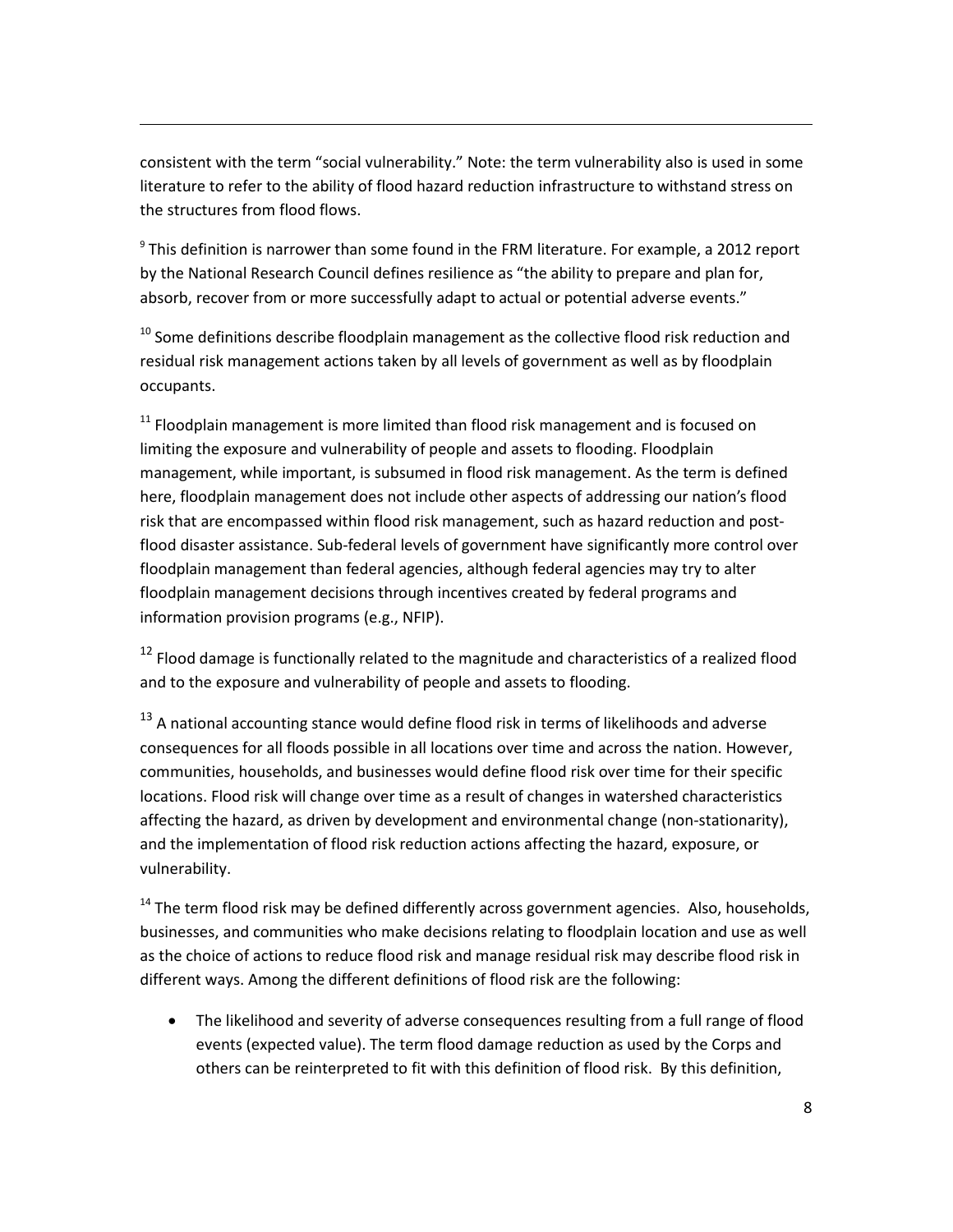what some Corps programs do is reduce expected flood damages. It would be consistent with this definition to term the purpose of some Corps programs as "expected flood damage reduction."

 $\overline{\phantom{a}}$ 

- <span id="page-12-3"></span><span id="page-12-2"></span>• The severity of adverse consequences resulting from a particular water surface elevation, where the consequences are deemed unacceptable (manifested as a tolerable risk guideline). The location of people or assets where the return frequency (annual likelihood) of a specified flood event is deemed "unacceptable." This is a performance standard (e.g., no development in the base floodplain; no critical facilities where there is a 0.2% annual chance of flooding).
- <span id="page-12-4"></span>• The likelihood that a flood hazard reduction structure (e.g., levee system) cannot withstand the stress of a flood event and will thus breach, resulting in a sudden release of flood waters into floodplain areas where there are exposed people and assets (see: "Transformed Risk").

 $15$  Flood risk reduction actions are often categorized as structural or nonstructural, with the distinction being that structural actions alter the flood hazard, while nonstructural actions alter exposure and vulnerability to the hazard. All the categories of actions that can be found in such lists are included here, but they are organized according to the means by which they reduce flood risk.

<span id="page-12-5"></span> $16$  The term "mitigation" is often used in the literature to denote actions for flood risk reduction as well as the management of residual risk (see: "Transformed Risk").

<span id="page-12-6"></span> $17$  Actions to reduce exposure will also reduce vulnerability; however, actions to reduce vulnerability will not necessarily reduce exposure.

<span id="page-12-0"></span> $18$  Residual risk is often defined as the risk beyond the "level of protection" provided by hazard reduction infrastructure. However, level of protection refers only to the return frequency of a specific flood elevation, and so does not include all of the determinants of residual risk.

 $19$  Residual risk management actions do not reduce risk, but rather minimize the long term consequences of flood damage to people and assets.

<span id="page-12-1"></span> $20$  The focus here is on the insurance payouts, not insurance premiums paid.

 $21$  For example, the presence of a levee system can result in a more sudden inundation of a floodplain location if the levee breaches (with or without overtopping), thus increasing the vulnerability of exposed populations in that location. Generally, the following are sources of transformed risk: